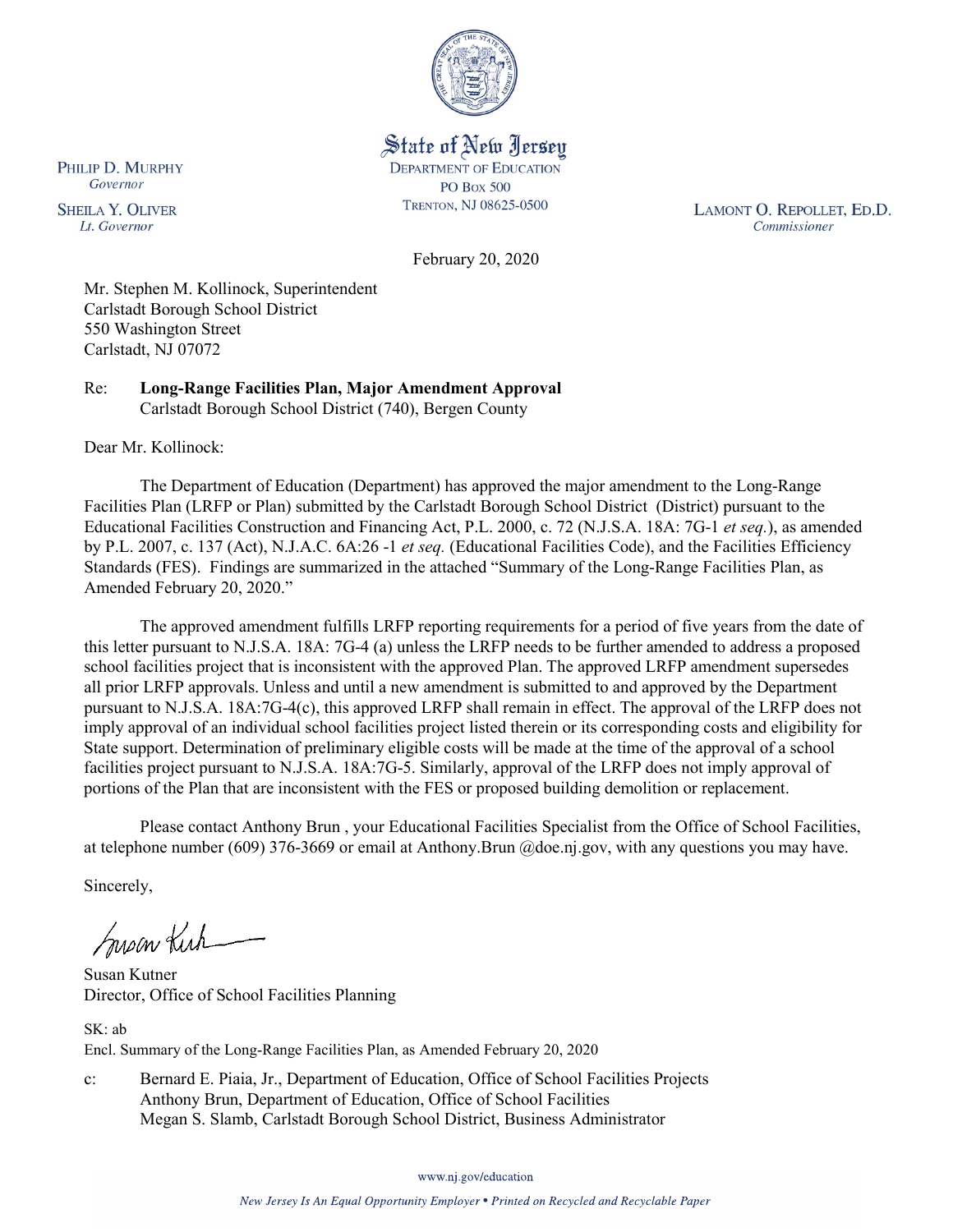# **Carlstadt Borough School District (740) Summary of the Long-Range Facilities Plan, as Amended February 20, 2020**

The Department of Education (Department) has completed its review of the major amendment to the Long-Range Facilities Plan (LRFP or Plan) submitted by the Carlstadt Borough School District (District) pursuant to the Educational Facilities Construction and Financing Act, P.L. 2000, c. 72 (N.J.S.A. 18A: 7G-1 *et seq.*), as amended by P.L. 2007, c. 137 (Act), N.J.A.C. 6A:26-1 et seq. (Educational Facilities Code), and the Facilities Efficiency Standards (FES).

The following provides a summary of the District's approved amended LRFP. The summary is based on the standards set forth in the Act, the Educational Facilities Code, the FES, District-reported information in the Department's LRFP reporting system, and supporting documentation. The referenced reports in *italic* text are standard reports available on the Department's LRFP website.

#### **1. Inventory Overview**

The District is classified as a Regular Operating District (ROD) for funding purposes. It provides services for students in grades PK-8.

The District identified existing and proposed schools, sites, buildings, rooms, and site amenities in its LRFP. Table 1 lists the number of existing and proposed district schools, sites, and buildings. Detailed information can be found in the *School Asset Inventory Report* and the *Site Asset Inventory Report.*

**As directed by the Department, school facilities projects that have received initial approval by the Department and have been approved by the voters, if applicable, are represented as "existing" in the LRFP.** Approved projects that include new construction and/or the reconfiguration/reassignment of existing program space are as follows: n/a.

# **Table 1: Number of Schools, School Buildings, and Sites**

|                                              | <b>Existing</b> | <b>Proposed</b> |
|----------------------------------------------|-----------------|-----------------|
| Number of Schools (assigned DOE school code) |                 |                 |
| Number of School Buildings <sup>1</sup>      |                 |                 |
| Number of Non-School Buildings <sup>2</sup>  |                 |                 |
| Number of Vacant Buildings                   |                 |                 |
| Number of Sites                              |                 |                 |

*1 Includes district-owned buildings and long-term leases serving students in district-operated programs 2 Includes occupied district-owned buildings not associated with a school, such as administrative or utility buildings*

Based on the existing facilities inventory submitted by the District:

- Schools using leased buildings (short or long-term):  $n/a$
- Schools using temporary classroom units (TCUs), excluding TCUs supporting construction: n/a
- Vacant/unassigned school buildings:  $n/a$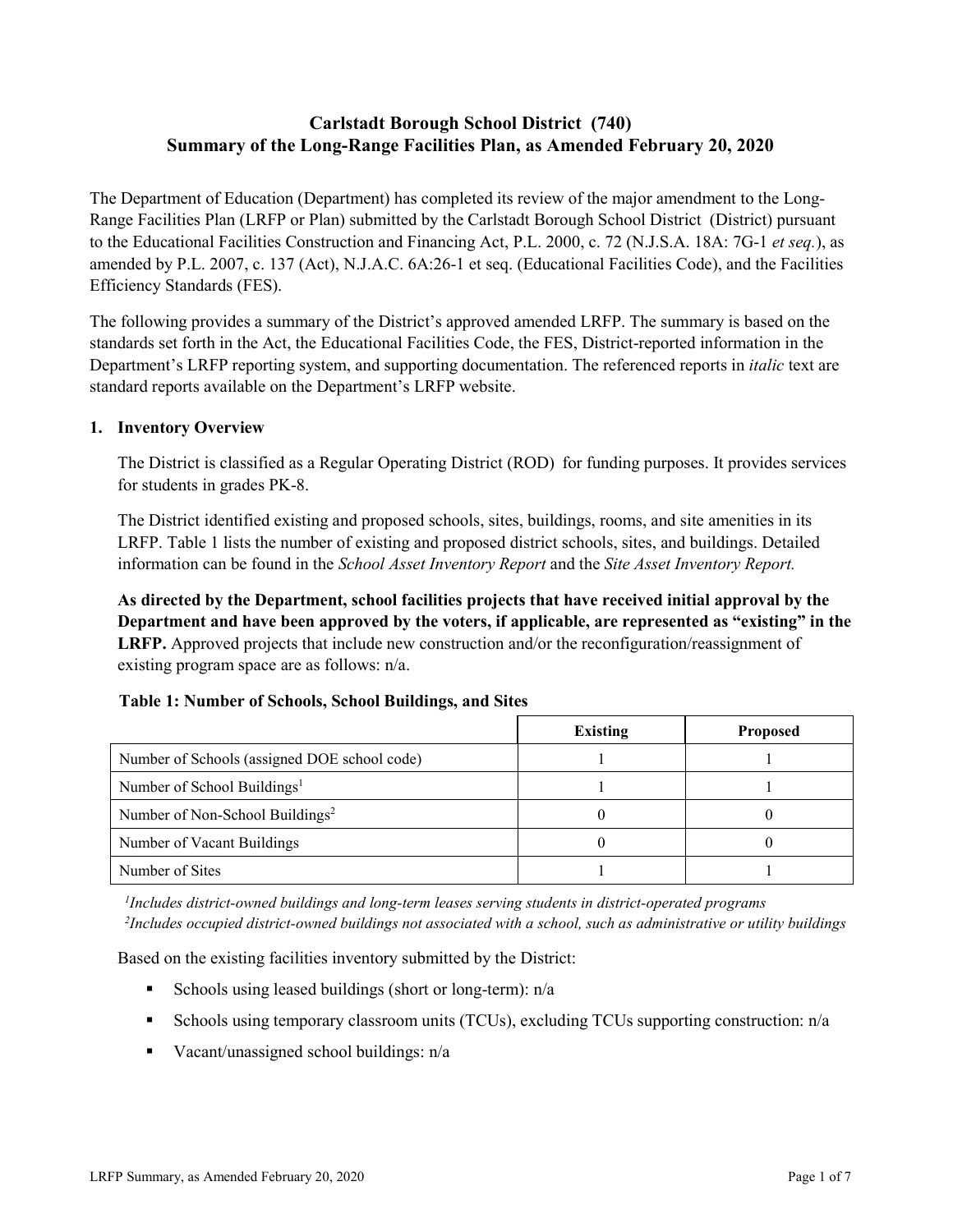**FINDINGS** The Department has determined that the proposed inventory is adequate for approval of the District's LRFP amendment. However, the LRFP determination does not imply approval of an individual school facilities project listed within the LRFP; the District must submit individual project applications for project approval.

# **2. District Enrollments**

The District determined the number of students, or "proposed enrollments," to be accommodated for LRFP planning purposes on a district-wide basis and in each school.

The Department minimally requires the submission of a standard cohort-survival projection using historic enrollment data from the Application for School State Aid (ASSA) or NJ Smart. The cohort-survival method projection method forecasts future students based upon the survival of the existing student population as it moves from grade to grade. A survival ratio of less than 1.00 indicates a loss of students, while a survival ratio of more than 1.00 indicates the class size is increasing. For example, if a survival ratio tracking first to second grade is computed to be 1.05, the grade size is increasing by 5% from one year to the next. The cohort-survival projection methodology works well for communities with stable demographic conditions. Atypical events impacting housing or enrollments, such as an economic downturn that halts new housing construction or the opening of a charter or private school, typically makes a cohort-survival projection less reliable.

#### **Proposed enrollments are based on a standard cohort-survival enrollment projection.**

Adequate supporting documentation was submitted to the Department to justify the proposed enrollments. Table 2 provides a comparison of existing and projected enrollments. All totals include special education students.

| <b>Grades</b>                | <b>Existing Enrollments</b><br>2018-2019 School Year | <b>District Proposed Enrollments</b><br>2023-2024 School Year |
|------------------------------|------------------------------------------------------|---------------------------------------------------------------|
| PK (excl. private providers) | 30                                                   | 25                                                            |
| Grades K-5                   | 341                                                  | 319                                                           |
| Grades 6-8                   | 180                                                  | 156                                                           |
| Grades 9-12                  |                                                      |                                                               |
| <b>Totals</b>                | 551                                                  | 500                                                           |

# **Table 2: Enrollments**

**FINDINGS** The Department has determined the District's proposed enrollments to be acceptable for approval of the District's LRFP amendment. The Department will require a current enrollment projection at the time an application for a school facilities project is submitted incorporating the District's most recent enrollments in order to verify that the LRFP's planned capacity is appropriate for the updated enrollments.

# **3. District Practices Capacity**

Based on information provided in the room inventories, *District Practices Capacity* was calculated for each school building to determine whether adequate capacity is proposed for the projected enrollments based on district scheduling and class size practices. The capacity totals assume instructional buildings can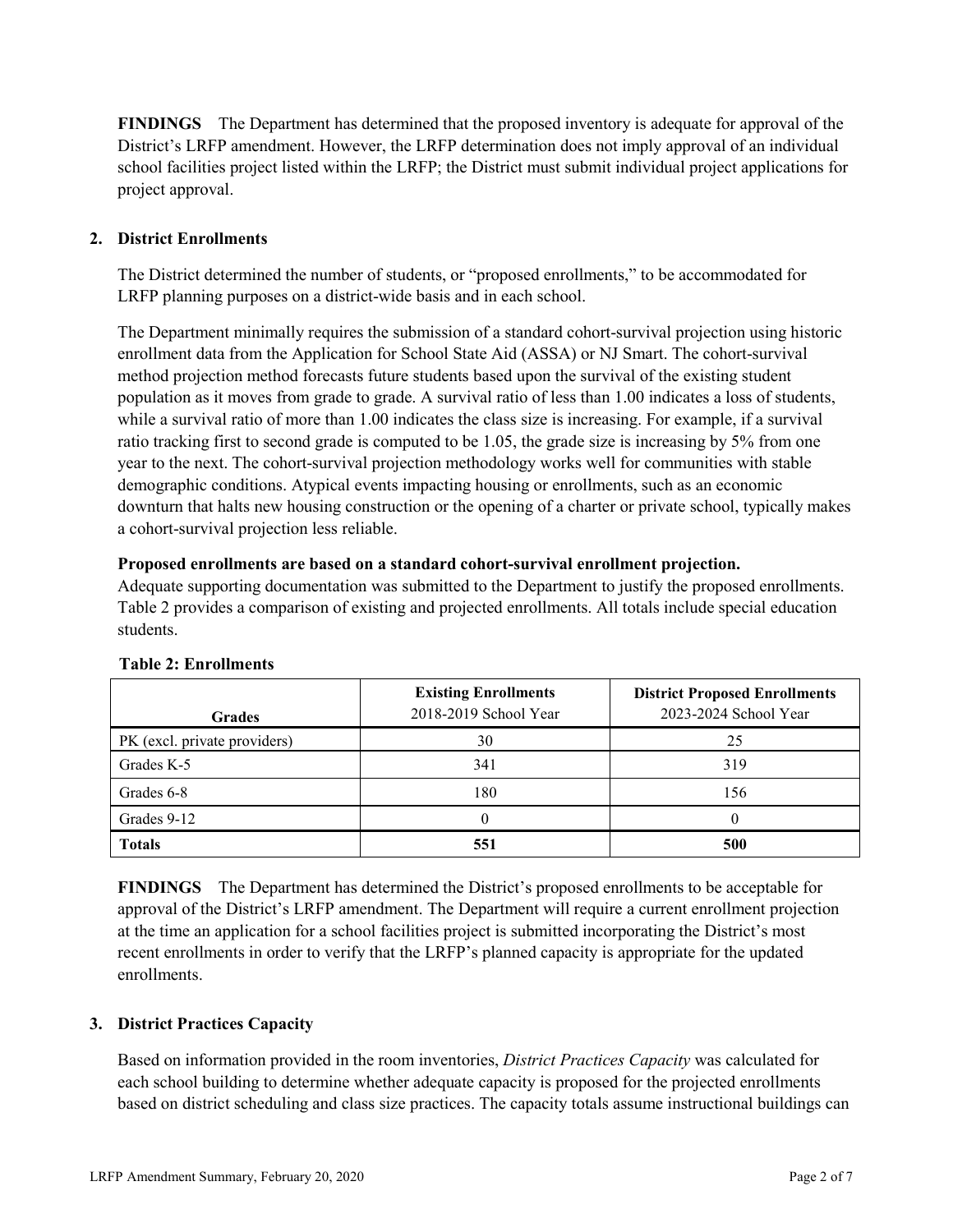be fully utilized regardless of school sending areas, transportation, and other operational issues. The calculations only consider district-owned buildings and long-term leases; short term leases and temporary buildings are excluded. A capacity utilization factor of 90% for classrooms serving grades K-8 and 85% for classrooms serving grades 9-12 is applied in accordance with the FES. No capacity utilization factor is applied to preschool classrooms.

In certain cases, districts may achieve adequate District Practices Capacity to accommodate enrollments but provide inadequate square feet per student in accordance with the FES, resulting in educational adequacy issues and "Unhoused Students." Unhoused students are considered in the "Functional Capacity" calculations used to determine potential State support for school facilities projects and are analyzed in Section 4.

Table 3 provides a summary of proposed enrollments and existing and proposed District-wide capacities. Detailed information can be found in the LRFP website reports titled *FES and District Practices Capacity Report, Existing Rooms Inventory Report, and Proposed Rooms Inventory Report.*

| <b>Grades</b>     | <b>Proposed</b><br><b>Enrollments</b> | <b>Existing</b><br><b>District</b><br><b>Practices</b><br>Capacity | <b>Existing</b><br>Deviation* | <b>Proposed</b><br><b>District</b><br><b>Practices</b><br>Capacity | <b>Proposed</b><br>Deviation* |
|-------------------|---------------------------------------|--------------------------------------------------------------------|-------------------------------|--------------------------------------------------------------------|-------------------------------|
| Elementary (PK-5) | 344                                   | 339.82                                                             | $-4.18$                       | 341.09                                                             | $-2.91$                       |
| Middle $(6-8)$    | 156                                   | 168.08                                                             | 12.08                         | 166.81                                                             | 10.81                         |
| High $(9-12)$     | $\theta$                              | 0.00                                                               | 0.00                          | 0.00                                                               | 0.00                          |
| <b>Totals</b>     | 500                                   | 507.90                                                             | 7.90                          | 507.90                                                             | 7.90                          |

**Table 3: District Practices Capacity Analysis**

*\* Positive numbers signify surplus capacity; negative numbers signify inadequate capacity. Negative values for District Practices capacity are acceptable for approval if proposed enrollments do not exceed 100% capacity utilization.*

Considerations:

- **Based on the proposed enrollments and existing room inventories, the District is projected to have** inadequate capacity for the following grade groups, assuming all school buildings can be fully utilized: n/a
- Adequate justification has been provided by the District if the proposed capacity for a school significantly deviates from the proposed enrollments. Generally, surplus capacity is acceptable for LRFP approval if additional capacity is not proposed through new construction.

**FINDINGS**The Department has determined that proposed District capacity, in accordance with the proposed enrollments, is adequate for approval of the District's LRFP amendment. The Department will require a current enrollment projection at the time an application for a school facilities project is submitted, incorporating the District's most recent Fall Enrollment Report, in order to verify that the LRFP's planned capacity meets the District's updated enrollments.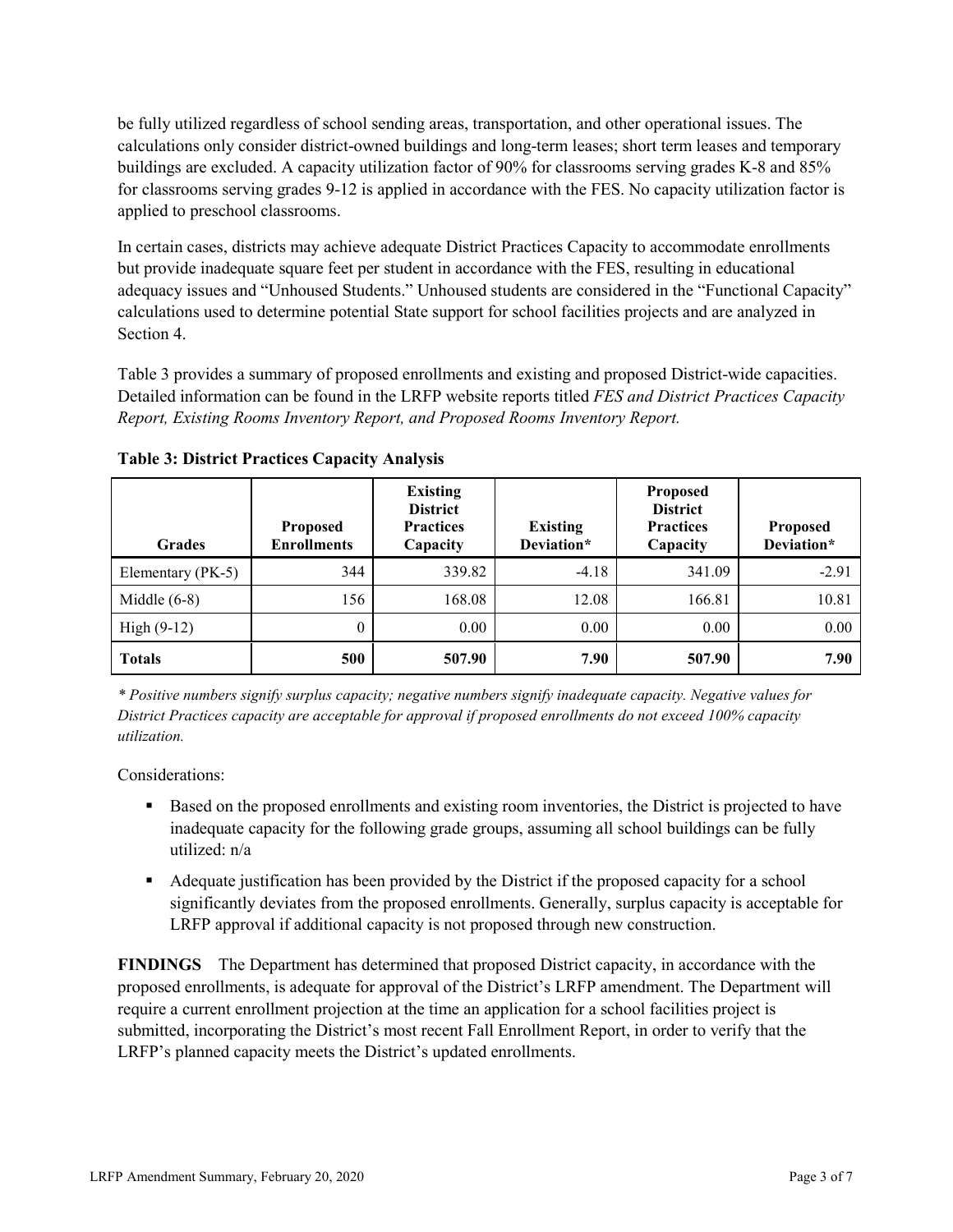#### **4. New Construction Funding Eligibility**

*Functional Capacity* was calculated and compared to the proposed enrollments to provide a **preliminary estimate** of Unhoused Students and new construction funding eligibility. **Final determinations will be made at the time of project application approvals.**

*Functional Capacity* is the adjusted gross square footage of a school building *(total gross square feet minus excluded space)* divided by the minimum area allowance per full-time equivalent student for the grade level contained therein. *Unhoused Students* is the number of students projected to be enrolled in the District that exceeds the Functional Capacity of the District's schools pursuant to N.J.A.C. 6A:26-2.2(c). *Excluded Square Feet* includes (1) square footage exceeding the FES for any pre-kindergarten, kindergarten, general education, or self-contained special education classroom; (2) grossing factor square footage *(corridors, stairs, mechanical rooms, etc.)* that exceeds the FES allowance, and (3) square feet proposed to be demolished or discontinued from use. Excluded square feet may be revised during the review process for individual school facilities projects.

Table 4 provides a preliminary assessment of the Functional Capacity, Unhoused Students, and Estimated Maximum Approved Area for Unhoused Students for each FES grade group. The calculations exclude temporary facilities and short-term leased buildings. School buildings proposed for whole or partial demolition or reassignment to a non-school use are excluded from the calculations pending project application review. If a building is proposed to be reassigned to a different school, the square footage is applied to the proposed grades after reassignment. Buildings that are not assigned to a school are excluded from the calculations. In addition, only preschool students eligible for state funding (former ECPA students) are included. Detailed information concerning the calculations can be found in the *Functional Capacity and Unhoused Students Report* and the *Excluded Square Footage Report.*

|                                                | <b>PK/K-5</b> | $6 - 8$  | $9 - 12$ | <b>Total</b> |
|------------------------------------------------|---------------|----------|----------|--------------|
| PK Eligible Students/K-12 Proposed Enrollments | 344           | 156      | $\theta$ |              |
| FES Area Allowance (SF/student)                | 125.00        | 134.00   | 151.00   |              |
| <b>Prior to Completion of Proposed Work:</b>   |               |          |          |              |
| <b>Existing Gross Square Feet</b>              | 74,780        | 36,570   | $\theta$ | 111,350      |
| Adjusted Gross Square Feet                     | 64,553        | 31,568   | $\theta$ | 96,121       |
| <b>Adjusted Functional Capacity</b>            | 504.49        | 246.71   | 0.00     |              |
| <b>Unhoused Students</b>                       | 0.00          | 0.00     | 0.00     |              |
| Est. Max. Area for Unhoused Students           | 0.00          | 0.00     | 0.00     |              |
| <b>After Completion of Proposed Work:</b>      |               |          |          |              |
| Gross Square Feet                              | 74,780        | 36,570   | $\theta$ | 111,350      |
| New Gross Square Feet                          | $\theta$      | $\theta$ | $\Omega$ | $\theta$     |
| Adjusted Gross Square Feet                     | 64,553        | 31,568   | $\Omega$ | 96,121       |
| <b>Functional Capacity</b>                     | 504.49        | 246.71   | 0.00     |              |
| Unhoused Students after Construction           | 0.00          | 0.00     | 0.00     |              |
| Est. Max. Area Remaining                       | 0.00          | 0.00     | 0.00     |              |

**Table 4: Estimated Maximum Approved Area for Unhoused Students**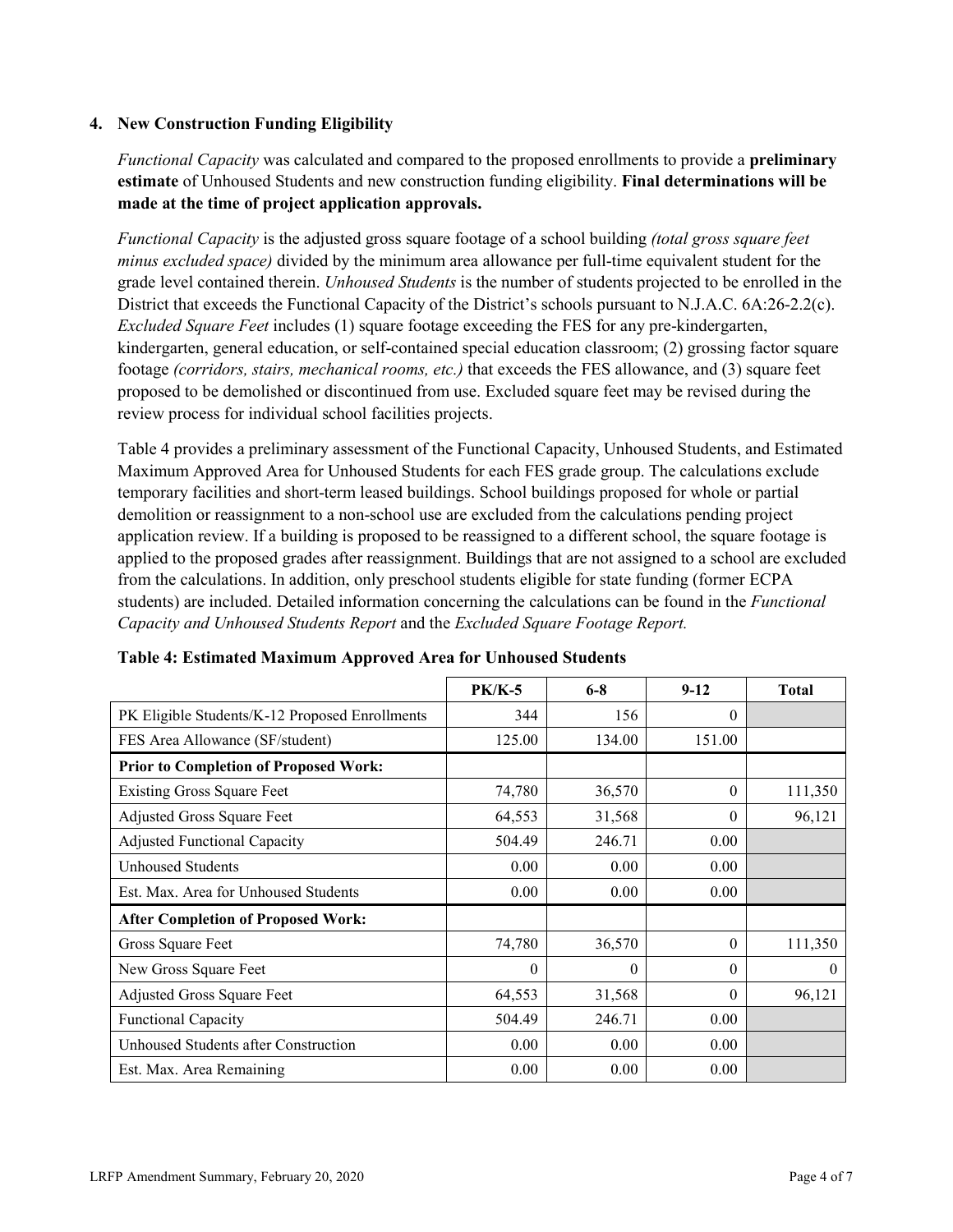Facilities used for non-instructional or non-educational purposes are ineligible for State support under the Act. However, projects for such facilities shall be reviewed by the Department to determine whether they are consistent with the District's LRFP and whether the facility, if it is to house students (full or part time) conforms to educational adequacy requirements. These projects shall conform to all applicable statutes and regulations.

Estimated costs represented in the LRFP by the District are for capital planning purposes only. The estimates are not intended to represent preliminary eligible costs or final eligible costs of approved school facilities projects.

Considerations:

- The District does not have approved projects pending completion, as noted in Section 1, that impact the Functional Capacity calculations.
- The Functional Capacity calculations *exclude* square feet proposed for demolition or discontinuation for the following FES grade groups and school buildings pending a feasibility study and project review: n/a.
- Based on the preliminary assessment, the District has Unhoused Students prior to the completion of proposed work for the following FES grade groups: n/a.
- New construction is proposed for the following FES grade groups:  $n/a$ .
- **Proposed new construction exceeds the estimated maximum area allowance for Unhoused** Students prior to the completion of the proposed work for the following grade groups: n/a.
- The District, based on the preliminary LRFP assessment, will not have Unhoused Students after completion of the proposed LRFP work. If the District is projected to have Unhoused Students, adequate justification has been provided to confirm educational adequacy in accordance with Section 6 of this determination.

**FINDINGS** Functional Capacity and Unhoused Students calculated in the LRFP are preliminary estimates. Preliminary Eligible Costs (PEC) and Final Eligible Costs (FEC) will be included in the review process for specific school facilities projects. A feasibility study undertaken by the District is required if building demolition or replacement is proposed per N.J.A.C. 6A:26-2.3(b)(10).

# **5. Proposed Work**

The District assessed program space, capacity, and physical plant deficiencies to determine corrective actions. Capital maintenance, or *"system actions,"* address physical plant deficiencies due to operational, building code, and /or life cycle issues. Inventory changes, or *"inventory actions,*" add, alter, or eliminate sites, site amenities, buildings, and/or rooms.

The Act (N.J.S.A. 18A:7G-7b) provides that all school facilities shall be deemed suitable for rehabilitation unless a pre-construction evaluation undertaken by the District demonstrates to the satisfaction of the Commissioner that the structure might pose a risk to the safety of the occupants even after rehabilitation or that rehabilitation is not cost-effective. Pursuant to N.J.A.C. 6A:26-2.3(b)(10), the Commissioner may identify school facilities for which new construction is proposed in lieu of rehabilitation for which it appears from the information presented that new construction is justified, provided, however, that for such school facilities so identified, the District must submit a feasibility study as part of the application for the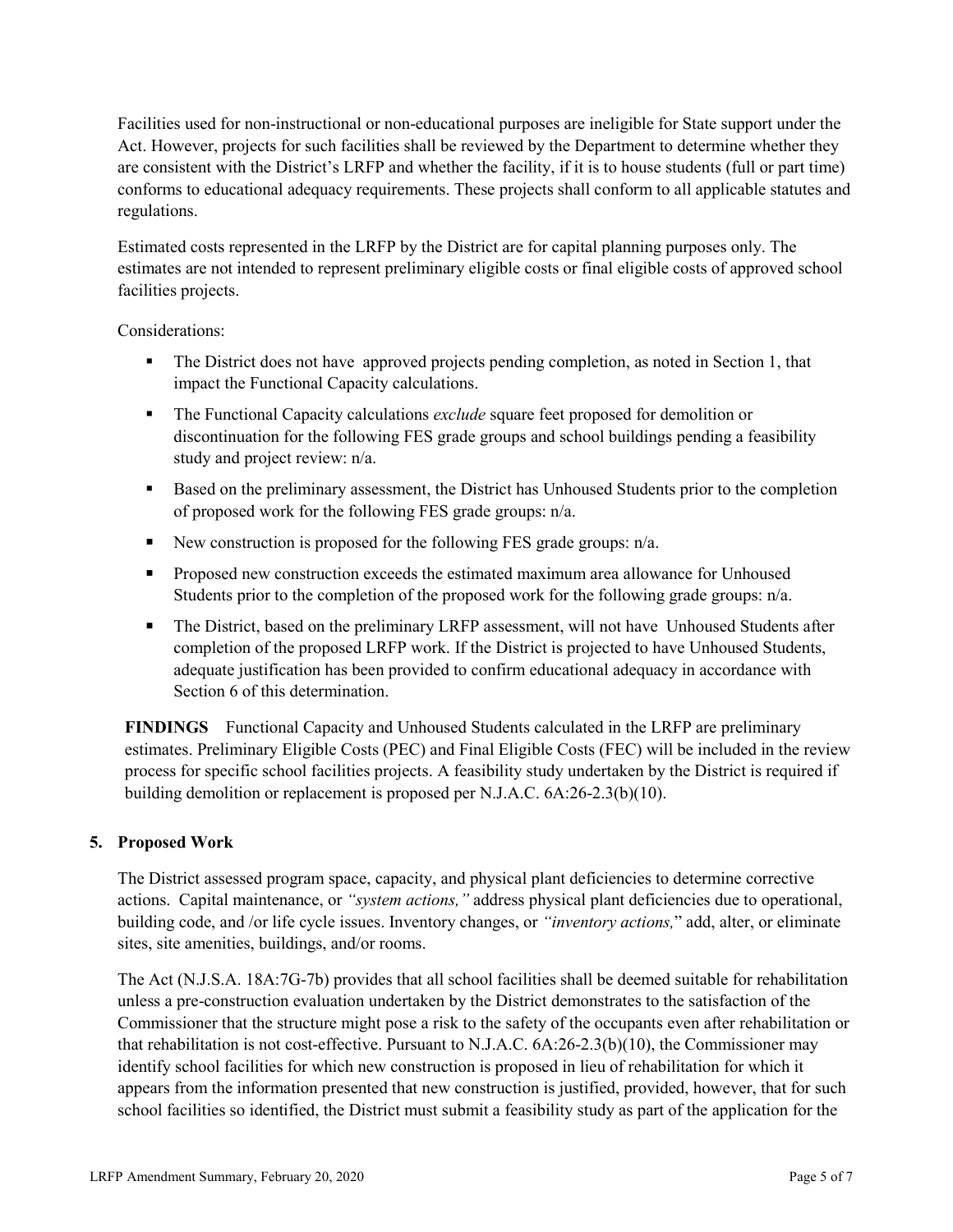specific school facilities project. The cost of each proposed building replacement is compared to the cost of additions or rehabilitation required to eliminate health and safety deficiencies and to achieve the District's programmatic model.

Table 5 lists the scope of work proposed for each school based on the building(s) serving their student population. Proposed inventory changes are described in the LRFP website reports titled *"School Asset Inventory Report and "Proposed Room Inventory Report."* Information concerning proposed systems work, or capital maintenance can be found in the "LRFP Systems Actions Summary Report".

With the completion of the proposed work, the following schools are proposed to be eliminated: n/a; the following schools are proposed to be added: n/a.

| <b>Proposed Scope of Work</b>                                                                  | <b>Applicable Schools</b>     |
|------------------------------------------------------------------------------------------------|-------------------------------|
| Renovation only (no new construction)                                                          |                               |
| System actions only (no inventory actions)                                                     | Carlstadt Public School (050) |
| Existing inventory actions only (no systems actions)                                           | n/a                           |
| Systems and inventory changes                                                                  | n/a                           |
| <b>New construction</b>                                                                        |                               |
| Building addition only (no systems or existing inventory actions)                              | n/a                           |
| Renovation and building addition (system, existing inventory,<br>and new construction actions) | n/a                           |
| New building on existing site                                                                  | n/a                           |
| New building on new or expanded site                                                           | n/a                           |
| Site and building disposal (in addition to above scopes)                                       |                               |
| Partial building demolition                                                                    | n/a                           |
| Whole building demolition                                                                      | n/a                           |
| Site and building disposal or discontinuation of use                                           | n/a                           |

**Table 5. School Building Scope of Work**

**FINDINGS** The Department has determined that the proposed work is adequate for approval of the District's LRFP amendment. However, Department approval of proposed work in the LRFP does not imply the District may proceed with a school facilities project. The District must submit individual project applications with cost estimates for Department project approval. Both school facilities project approval and other capital project review require consistency with the District's approved LRFP.

#### **6. Proposed Room Inventories and the Facilities Efficiency Standards**

The District's proposed school buildings were evaluated to assess general educational adequacy in terms of compliance with the FES area allowance pursuant to N.J.A.C. 6A:26-2.2 and 2.3.

District schools proposed to provide less square feet per student than the FES after the completion of proposed work as indicated in Table 5 are as follows: n/a

**FINDINGS** The Department has determined that the District's proposed room inventories are adequate for LRFP approval. If school(s) are proposed to provide less square feet per student than the FES area allowance, the District has provided justification indicating that the educational adequacy of the facility